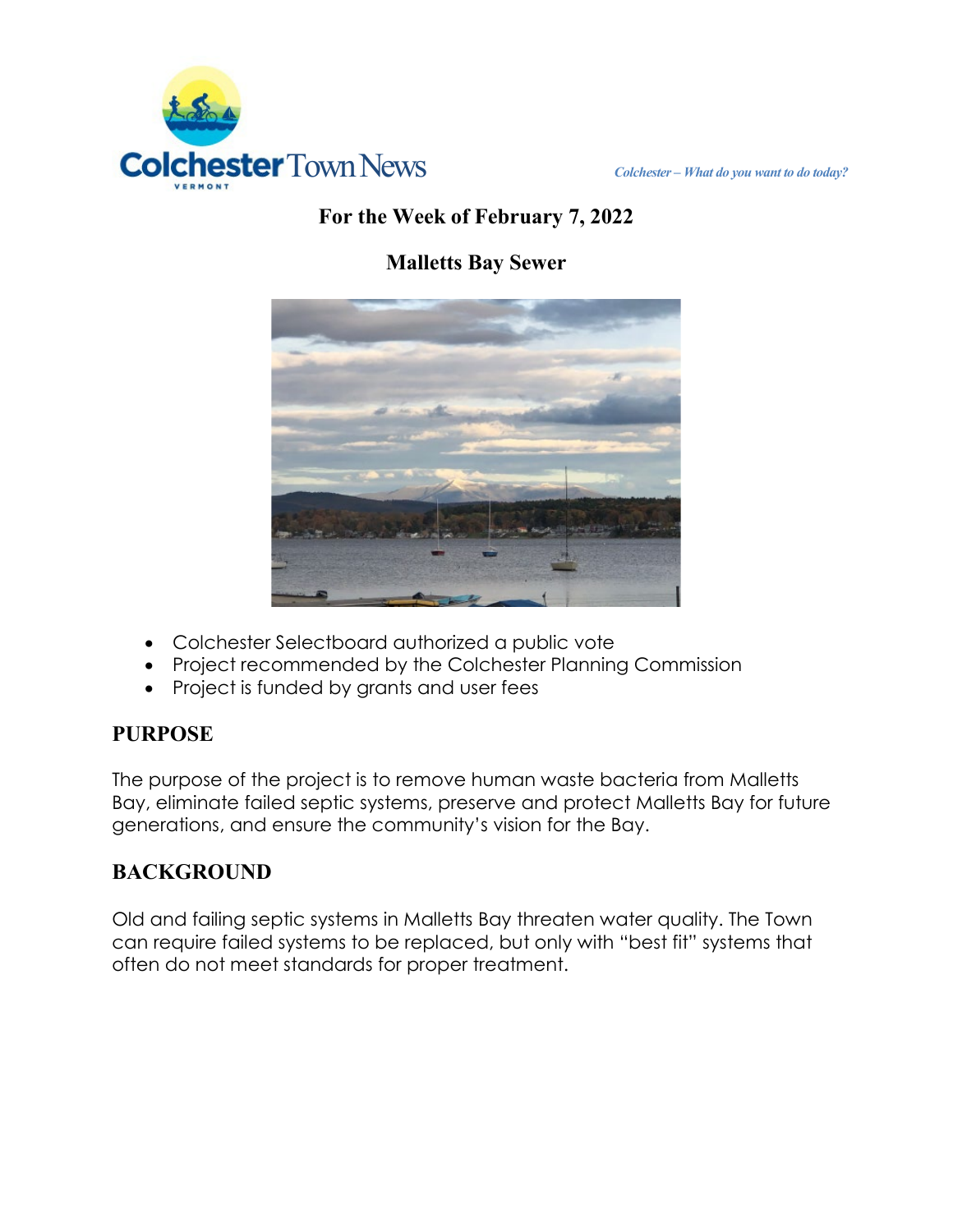



*Failed "best fit" replacement septic system in Malletts Bay less than one year after installation.*

Following a 4-year, \$2 million water quality study funded by the U.S. Environmental Protection Agency, and a detailed alternatives analysis by the Colchester Planning Commission, the following conclusions were reached:

- 1. The majority of the parcels along the shoreline of Malletts Bay have significant area and environmental constraints and cannot support properly functioning septic systems.
- 2. Over the past 12 years, there have been a total of 17 documented failed septic systems in Malletts Bay. This failure rate is 3-4 times higher than any other area of Colchester.
- 3. Professional water quality engineers and scientists, and the Colchester Planning Commission, have concluded that the **most effective and efficient way** to address human waste bacteria in Malletts Bay and protect the public health is to construct a municipal sewer.



*Example of an archaic septic system.*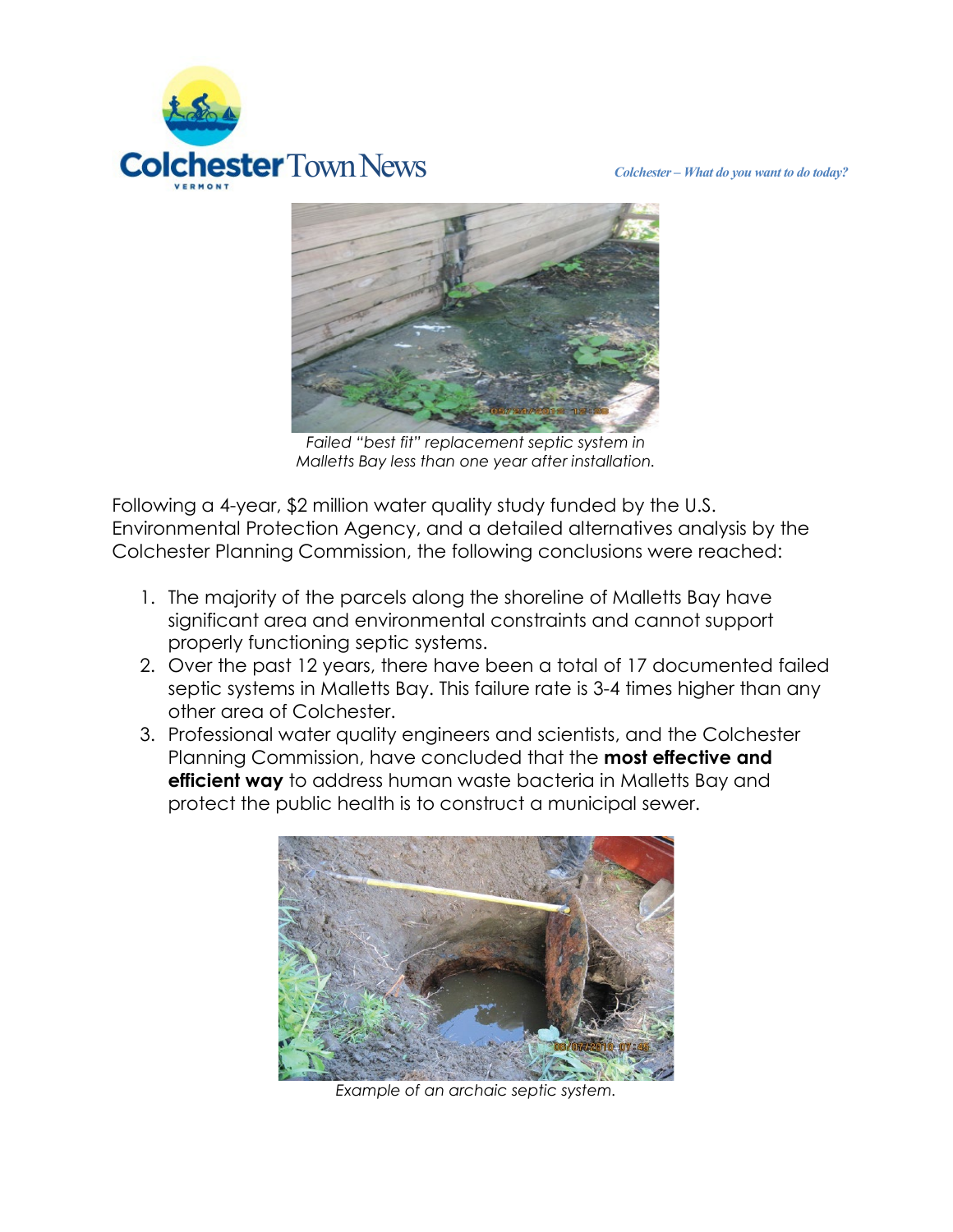



#### **COST & FUNDING**

The sewer project will be funded solely by grants and user fees from the 289 properties to be served by this system. The projected cost of this project is \$16.7 million--**No property or local option taxes will be used.**



**Projected Average Residential Cost:** Approximately \$993 per year, based upon the average water consumption of these properties.

**TIMELINE:** With approval, construction could begin in the spring of 2024 and be completed by late fall in 2026.

**SERVICE AREA:** The sewer service area includes West Lakeshore Drive from Prim Road to Bayside, East Lakeshore Drive, and Goodsell Point, a total of 289 properties.



#### **HOW WILL THIS PROJECT AFFECT ME AS A PROPERTY OWNER?**

- The sewer project will be funded solely by grants and user fees from the 289 properties within the proposed service area. No property or local option taxes will be used.
- All town residents outside the project area will have no cost associated with this project.